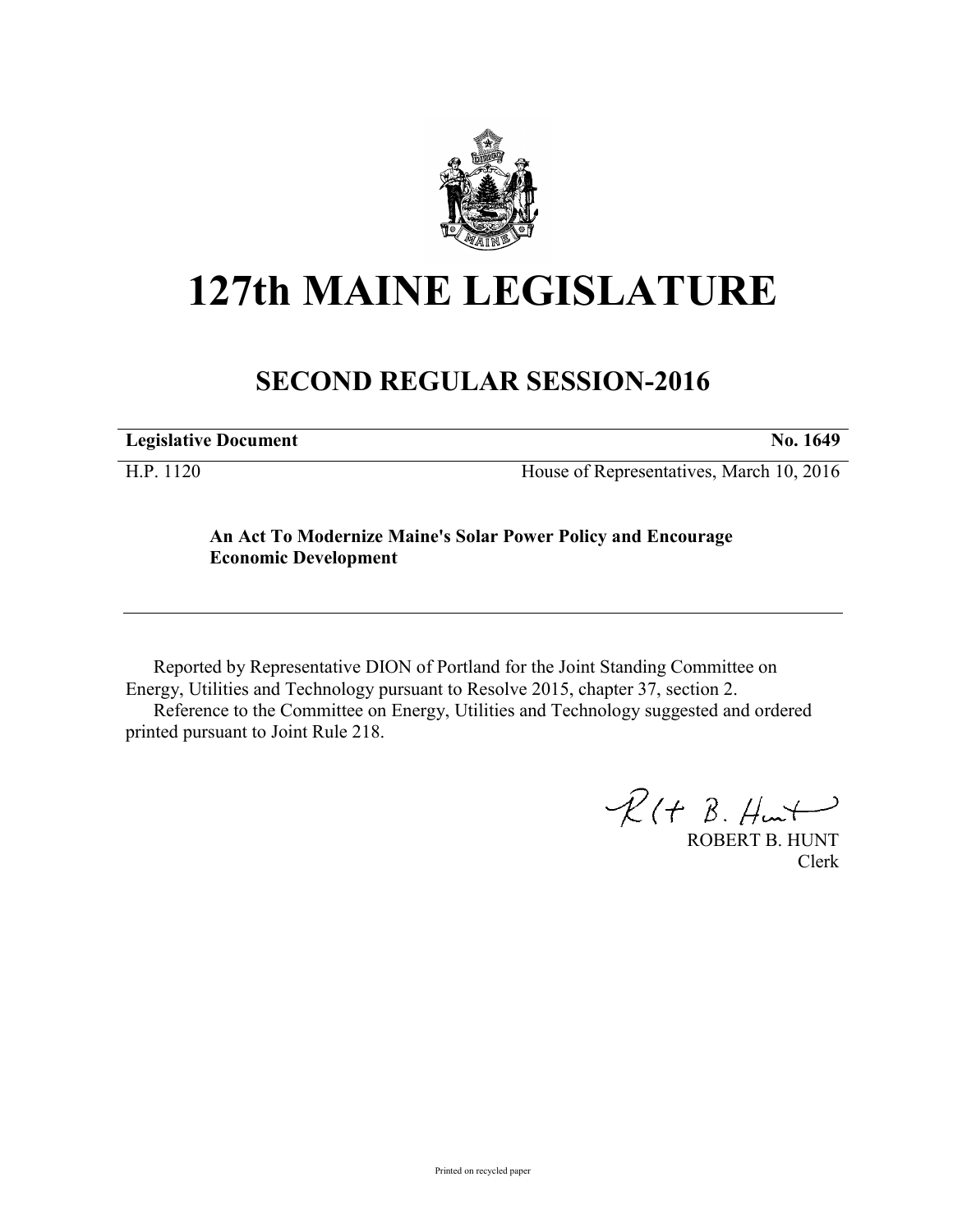- **Be it enacted by the People of the State of Maine as follows:**
- **Sec. 1. 35-A MRSA §3210-F, sub-§1,** as enacted by PL 2013, c. 454, §2, is amended to read:
- **1. Definitions.** As used in this section, unless the context otherwise indicates, the following terms have the following meanings.
- A. "Eligible costs and benefits" means the net amount of all costs and direct financial benefits associated with long-term energy contracts entered into by investor-owned transmission and distribution utilities, including but not limited to any effects on a utility's cost of capital as a result of these contracts. For distributed generation resources, "eligible costs and benefits" includes the categories set forth in section 3476, subsection 3.
- B. "Long-term energy contract" means a contract with an investor-owned 13 transmission and distribution utility or a standard buyer entered into under section 14 3210-C or, section 3604 or chapter 34-B.
- **Sec. 2. 35-A MRSA §3210-F, sub-§3,** as enacted by PL 2013, c. 454, §2, is amended to read:
- **3. Allocation of eligible costs and benefits.** The commission shall annually allocate to each investor-owned transmission and distribution utility its pro rata share of eligible costs and benefits as determined under subsection 2. The allocation must be based on each utility's total retail kilowatt-hour energy sales to ratepayers that receive the benefits and pay the costs of long-term energy contracts. The commission may determine the means to be used for the allocation required under this section, which may include the direct transfer of funds between investor-owned transmission and distribution utilities or 24 to or from a standard buyer under chapter 34-B.
- **Sec. 3. 35-A MRSA §3212-B** is enacted to read:
- **§3212-B. Solar power options**
- **1. Definitions.** As used in this section, unless the context otherwise indicates, the following terms have the following meanings.
- A. "Renewable energy credit" has the same meaning as in section 3210, subsection 2, paragraph B-2.
- B. "Solar power supply" means renewable energy credits for electricity generated from renewable capacity resources as defined in section 3210, subsection 2, paragraph B-3, subparagraph (1), division (c).
- **2. Solar power offer.** The commission shall arrange for a solar power offer that is composed of solar power supply in accordance with this subsection. Except as provided in this subsection, the commission shall ensure that the solar power offer is available to all residential and small commercial electricity customers, as defined by the commission by rule, and shall administer a competitive bid process to select a solar power offer provider or providers for the service territory of a transmission and distribution utility.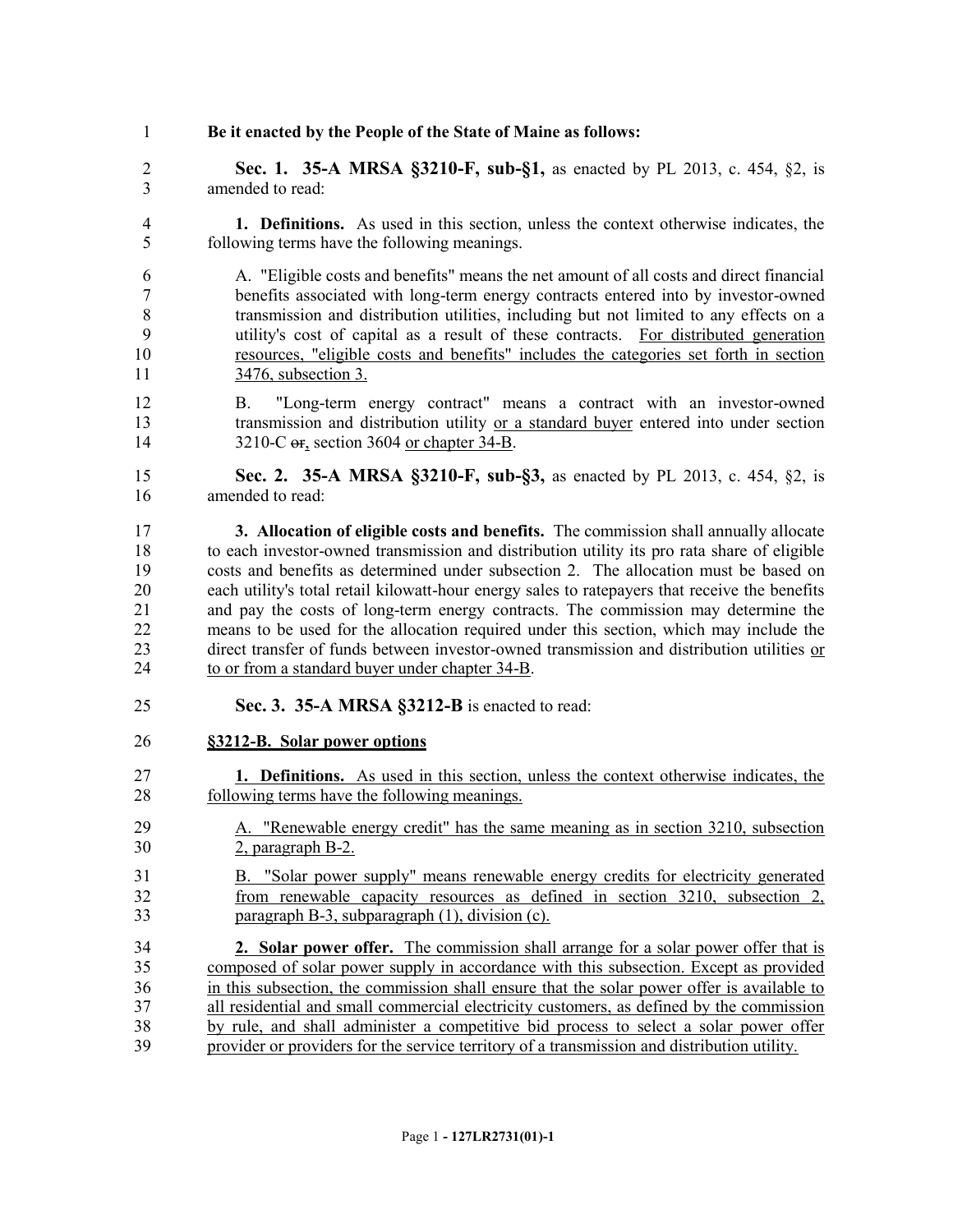| $\mathbf{1}$   | A. The solar power offer must be in addition to existing standard-offer service under                                                                                                                           |
|----------------|-----------------------------------------------------------------------------------------------------------------------------------------------------------------------------------------------------------------|
| $\overline{c}$ | section 3212.                                                                                                                                                                                                   |
| $\overline{3}$ | B. The commission shall, in accordance with section 3210, subsection 7, inform                                                                                                                                  |
| $\overline{4}$ | residential and small commercial consumers of electricity in this State of the                                                                                                                                  |
| 5              | opportunity to purchase the solar power offer.                                                                                                                                                                  |
| 6              | C. The commission is not required to arrange for a solar power offer in the event that                                                                                                                          |
| 7              | the commission receives no bids to provide the solar power offer in a transmission                                                                                                                              |
| 8              | and distribution utility's territory, determines that the bids it receives are inadequate                                                                                                                       |
| 9              | or unacceptable or determines, based on prior experience arranging for a solar power                                                                                                                            |
| 10             | offer in a utility's territory, that it is reasonably likely that it will not receive any                                                                                                                       |
| 11             | adequate or acceptable bids.                                                                                                                                                                                    |
| 12             | D. The commission is not required to arrange for a solar power offer for the territory                                                                                                                          |
| 13             | of a consumer-owned transmission and distribution utility. If the commission                                                                                                                                    |
| 14             | arranges standard-offer service for a consumer-owned transmission and distribution                                                                                                                              |
| 15             | utility, the consumer-owned transmission and distribution utility may elect to have                                                                                                                             |
| 16             | the commission arrange a solar power offer in accordance with this subsection. A                                                                                                                                |
| 17             | consumer-owned transmission and distribution utility may establish a solar power                                                                                                                                |
| 18             | offer through a competitive bidding process conducted in accordance with the                                                                                                                                    |
| 19             | commission's rules governing the selection of a solar power offer provider under this                                                                                                                           |
| 20             | subsection.                                                                                                                                                                                                     |
| 21             | The commission shall adopt rules to implement this subsection. Rules adopted under this                                                                                                                         |
| 22             | subsection are routine technical rules as defined in Title 5, chapter 375, subchapter 2-A.                                                                                                                      |
| 23             | 3. Certification; information in bill inserts. Beginning July 1, 2017, information                                                                                                                              |
| 24             | regarding the availability of the solar power offer and of solar power supply products and                                                                                                                      |
| 25             | represented that the commission may, at the option                                                                                                                                                              |
| 26             | of the provider of the offer or the product and with the cooperation of the transmission                                                                                                                        |
| 27             | and distribution utility, be presented through inserts in customer bills issued by                                                                                                                              |
| 28             | transmission and distribution utilities. The costs of the inserts, including but not limited to                                                                                                                 |
| 29             | printing and postage costs, are the responsibility of the provider of the offer or product.                                                                                                                     |
| 30             | The commission may define the criteria for certification of solar power supply products                                                                                                                         |
| 31             | and renewable energy credit products by order or by rule, and the commission may limit                                                                                                                          |
| 32             | the criteria for certification for consumer protection and eligibility verification purposes.                                                                                                                   |
| 33<br>34<br>35 | The commission shall adopt rules to implement this section.<br>4.<br>Rules.<br><u>Rules</u><br>adopted under this subsection are routine technical rules as defined in Title 5, chapter<br>375, subchapter 2-A. |
| 36             | <b>5. Repeal.</b> This section is repealed April 1, 2021.                                                                                                                                                       |
| 37             | Sec. 4. 35-A MRSA §3471-A is enacted to read:                                                                                                                                                                   |
| 38             | §3471-A. Definitions                                                                                                                                                                                            |
| 39             | As used in this chapter, unless the context otherwise indicates, the following terms                                                                                                                            |
| 40             | have the following meanings.                                                                                                                                                                                    |
|                |                                                                                                                                                                                                                 |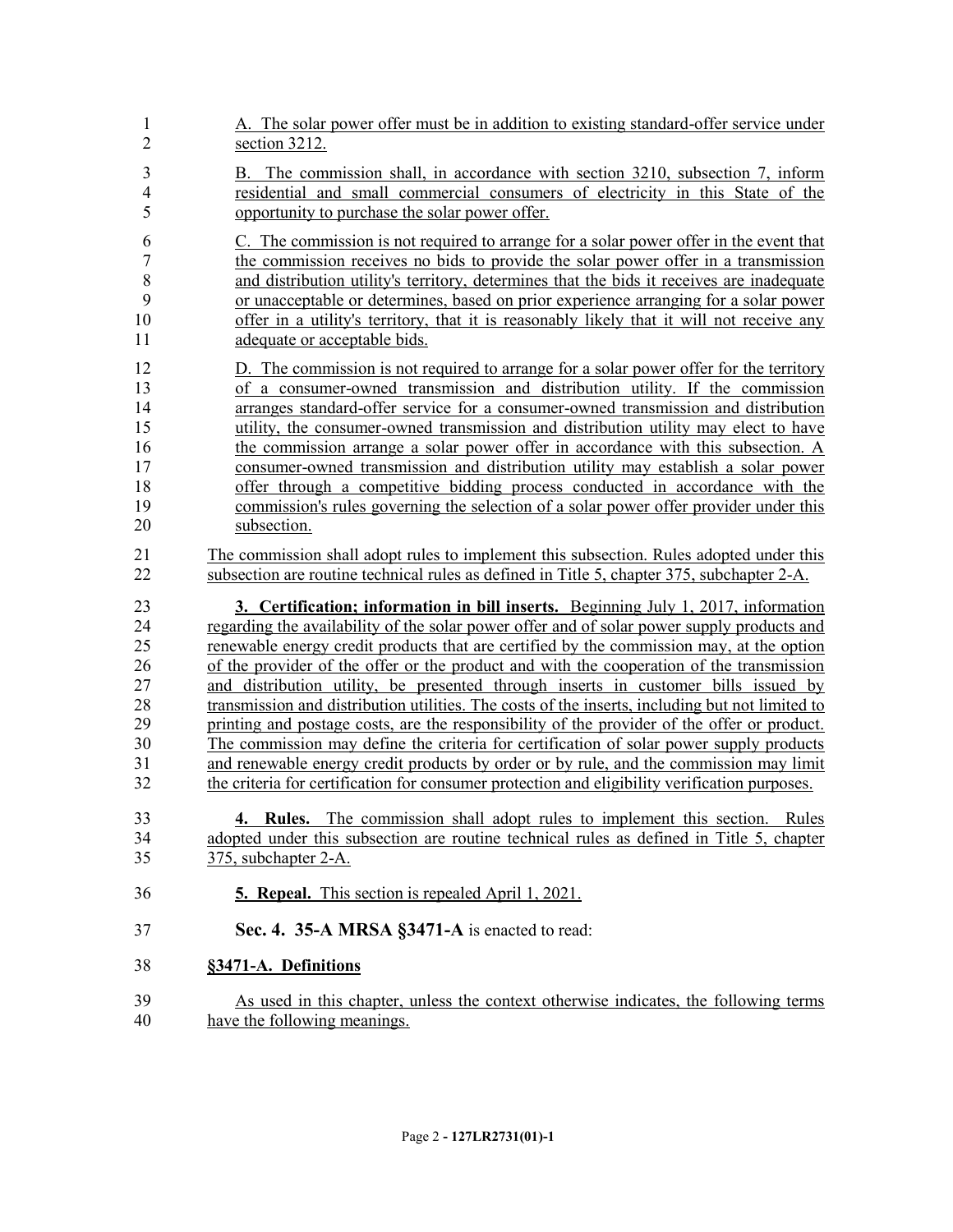| 1              | <b>1.</b> Credit rate. "Credit rate" means the per kilowatt-hour rate used to calculate the   |
|----------------|-----------------------------------------------------------------------------------------------|
| $\overline{2}$ | monetary value of a subscriber's share of the output of the large-scale community solar       |
| 3              | distributed generation resource. The credit is equal to the per kilowatt-hour rate in the     |
| $\overline{4}$ | <u>long-term contracts entered into between the standard buyer and the project sponsor</u>    |
| 5              | pursuant to this section and must be the same for all subscribers of a particular large-scale |
| 6              | community solar distributed generation resource.                                              |
| 7              | 2. Distributed generation resource. "Distributed generation resource" means an                |
| $\,$ 8 $\,$    | electric generating facility that uses a renewable fuel or technology as specified in section |
| 9              | 3210, subsection 2, paragraph C or is a micro-combined heat and power system located in       |
| 10             | the service territory of a transmission and distribution utility.                             |
| 11             | 3. Kilowatt. "Kilowatt" means 1,000 watts, measured in direct current.                        |
| 12             | 4. Large-scale community solar distributed generation resource. "Large-scale"                 |
| 13             | community solar distributed generation resource" means a solar distributed generation         |
| 14             | resource with a nameplate capacity of up to 5 megawatts that is selected in a procurement     |
| 15             | in accordance with this section the beneficial use of the output of the resources of which    |
| 16             | belongs to the subscribers.                                                                   |
| 17             | 5. Megawatt. "Megawatt" means 1,000,000 watts, measured in direct current.                    |
| 18             | 6. Micro-combined heat and power system. "Micro-combined heat and power                       |
| 19             | system" means a system that:                                                                  |
| 20             | A. Produces heat and electricity from one fuel input, without restriction to specific         |
| 21             | <u>fuel or generating technology;</u>                                                         |
| 22             | B. Has an electric generating capacity rating of at least one kilowatt and not more           |
| 23             | than 30 kilowatts and a fuel system efficiency of not less than 80% in the production         |
| 24             | of heat and electricity or has an electric generating capacity and a fuel system              |
| 25             | efficiency of not less than 65% in the production of heat and electricity; and                |
| 26             | C. Is connected to the electric grid and operated in conjunction with the facilities of a     |
| 27             | transmission and distribution utility.                                                        |
| 28             | 7. Output. "Output" means energy, capacity, renewable energy certificates and all             |
| 29             | other environmental attributes and market products that are available or may become           |
| 30             | available from a distributed generation resource.                                             |
| 31             | 8. Project sponsor. "Project sponsor" means any entity, its successor or its assignee         |
| 32             | selected by the commission under section 3478, subsection 4 that owns or operates one or      |
| 33             | more large-scale community solar distributed generation resources on behalf of                |
| 34             | subscribers.                                                                                  |
| 35             | <b>9.</b> Subscriber. "Subscriber" means a retail customer of a transmission and              |
| 36             | distribution utility who owns a subscription and who has identified an account to which       |
| 37             | the subscription is attributed.                                                               |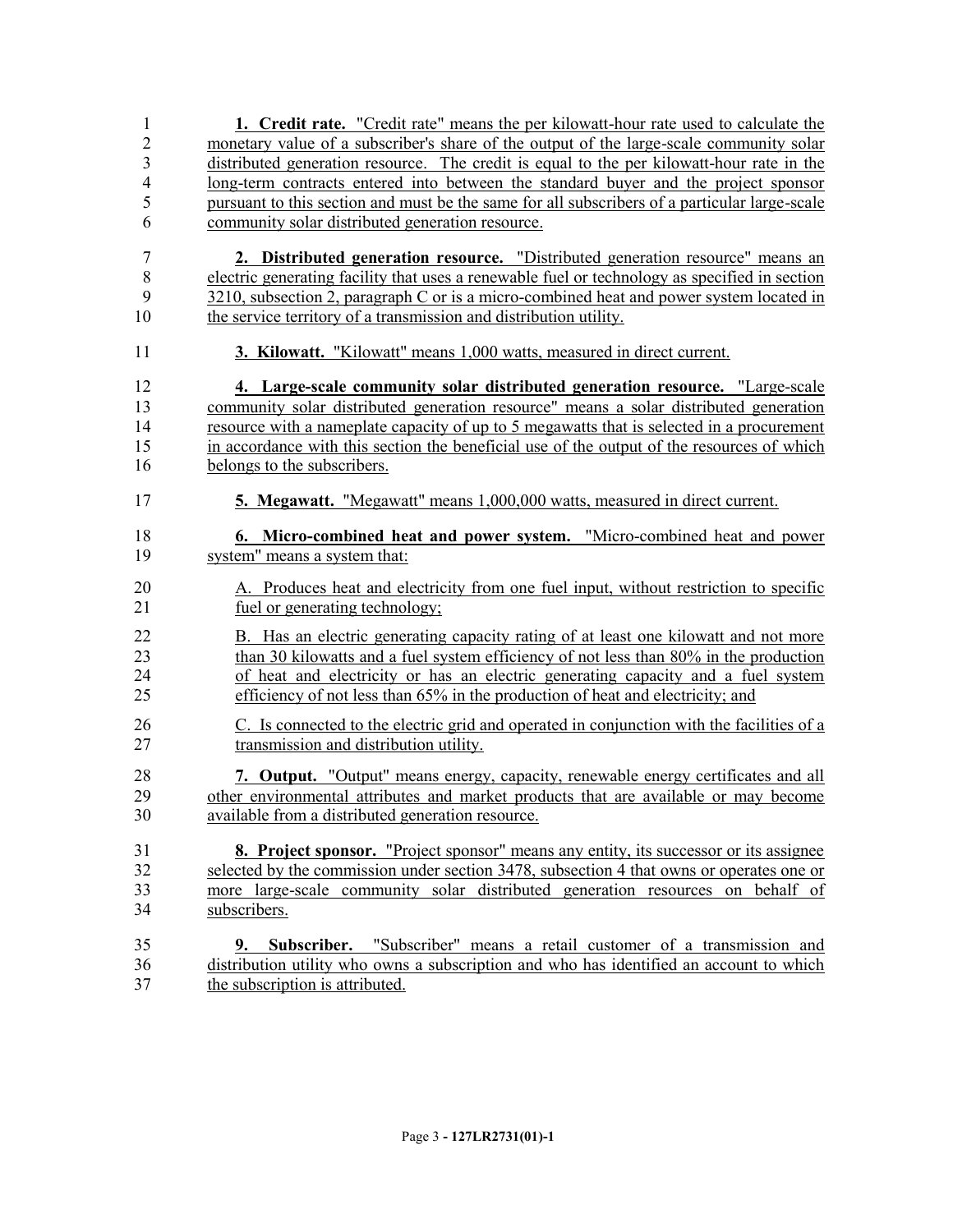| $\mathbf{1}$   | 10. Subscription. "Subscription" means a proportional interest in a large-scale              |
|----------------|----------------------------------------------------------------------------------------------|
| $\overline{2}$ | community solar distributed generation resource. Each subscription must be sized to          |
| 3              | represent at least one kilowatt of the resource's generating capacity.                       |
| $\overline{4}$ | Sec. 5. 35-A MRSA §3473, sub-§§3 to 5 are enacted to read:                                   |
| 5              | 3. Solar procurements. The commission shall procure solar distributed generation             |
| 6              | resources in the grid-scale, large-scale community, commercial and industrial and            |
| 7              | residential and small business market segments to achieve the targets in section 3475        |
| 8              | using the procurement methods described in this chapter.                                     |
| 9              | 4. Participation in wholesale markets. The commission and investor-owned                     |
| 10             | transmission and distribution utilities shall take all reasonable steps to promote the       |
| 11             | participation of distributed generation resources in the wholesale electricity, capacity and |
| 12             | ancillary service markets.                                                                   |
| 13             | 5. Change in tax treatment. If a change in federal tax laws, rules or policy                 |
| 14             | materially modifies the burdens or costs to customers or utilities associated with the       |
| 15             | procurements under this chapter, the commission shall issue a report to the joint standing   |
| 16             | committee of the Legislature having jurisdiction over utility matters describing the impact  |
| 17             | of these changes and recommending any actions necessary to maintain the benefits of the      |
| 18             | procurements under this chapter.                                                             |
| 19             | Sec. 6. 35-A MRSA §§3475 to 3481 are enacted to read:                                        |
| 20             | §3475. Solar procurement targets                                                             |
| 21             | <b>1.</b> Grid-scale. The procurement target for the grid-scale solar distributed generation |
| 22             | resources under section 3477 is 60 megawatts by January 1, 2022.                             |
| 23             | 2. Large-scale community. The procurement target for the large-scale community               |
| 24             | solar distributed generation resources under section 3478 is 45 megawatts by January 1,      |
| 25             | 2022.                                                                                        |
| 26             | 3. Commercial and industrial. The procurement target for the commercial and                  |
| 27             | industrial solar distributed generation resources under section 3479 is 25 megawatts by      |
| 28             | January 1, 2022.                                                                             |
| 29             | 4. Residential and small business. The procurement targets for the residential and           |
| 30             | small business solar distributed generation resources under section 3480 are:                |
| 31             | A. Seven megawatts by January 1, 2018;                                                       |
| 32             | B. Twenty-one megawatts by January 1, 2019;                                                  |
| 33             | C. Forty-five megawatts by January 1, 2020;                                                  |
| 34             | D. Seventy megawatts by January 1, 2021; and                                                 |
| 35             | E. One hundred eighteen megawatts by January 1, 2022.                                        |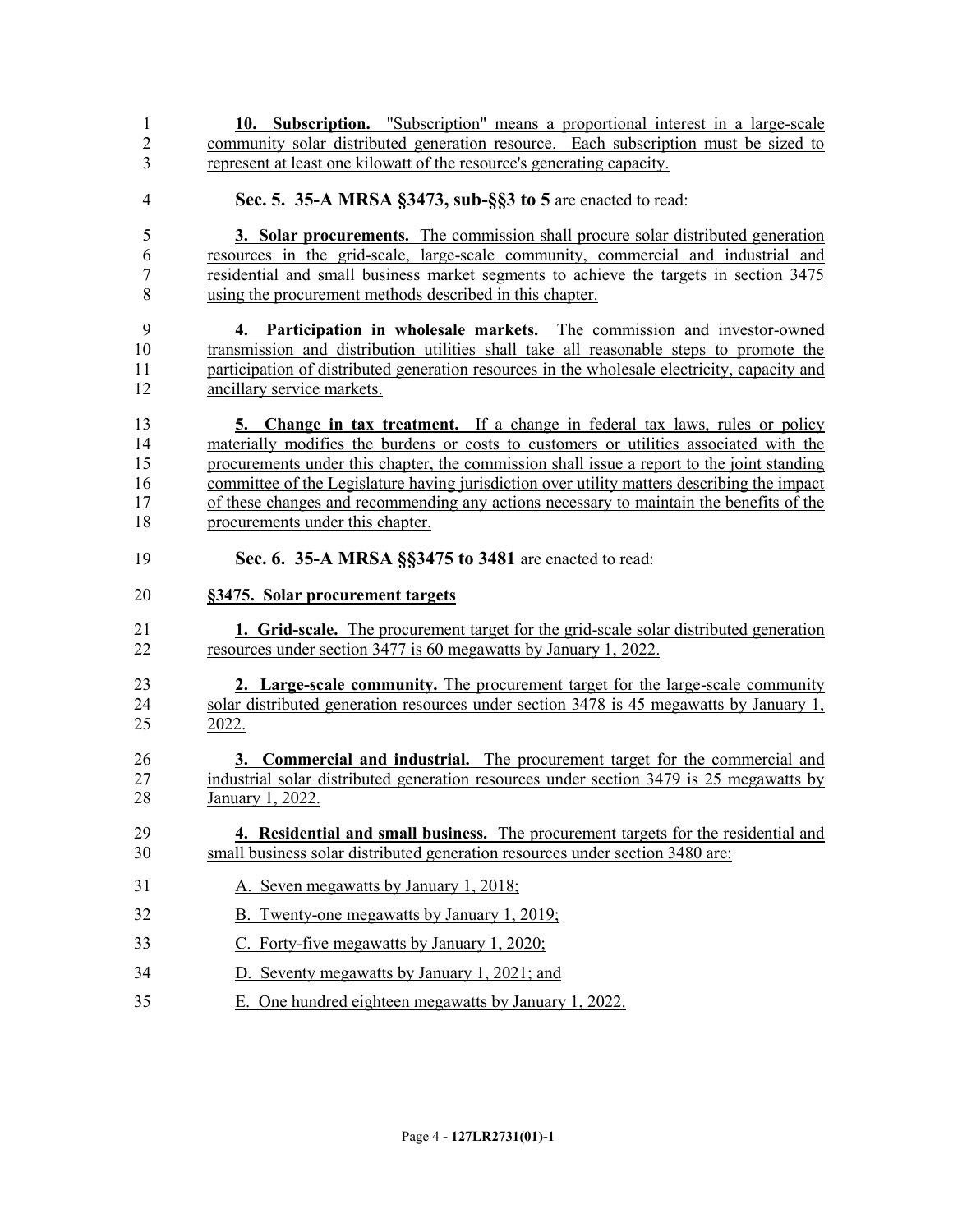# **§3476. Standard buyer**

| $\overline{2}$                      | The standard buyer is designated pursuant to this section to aggregate the output of                                                                                                                                                                                                                                                                                                                                                          |
|-------------------------------------|-----------------------------------------------------------------------------------------------------------------------------------------------------------------------------------------------------------------------------------------------------------------------------------------------------------------------------------------------------------------------------------------------------------------------------------------------|
| $\overline{3}$                      | the portfolio of distributed generation resources procured pursuant to this chapter and sell                                                                                                                                                                                                                                                                                                                                                  |
| $\overline{4}$                      | or use the output of these resources in a manner that maximizes the value of this portfolio                                                                                                                                                                                                                                                                                                                                                   |
| 5<br>6<br>7<br>$\,$ $\,$<br>9<br>10 | of resources to all ratepayers.<br>Designation of standard buyer. Each investor-owned transmission and<br>1.<br>distribution utility shall serve as the standard buyer in its service territory, except that the<br>commission may designate another entity to serve as standard buyer if the commission<br>determines that it is in the best interest of ratepayers. The standard buyer is subject to the<br>jurisdiction of the commission. |
| 11                                  | 2. Obligations of the standard buyer. The standard buyer designated pursuant to                                                                                                                                                                                                                                                                                                                                                               |
| 12                                  | subsection 1 shall:                                                                                                                                                                                                                                                                                                                                                                                                                           |
| 13                                  | A. Serve as counterparty to and enforce long-term contracts with project sponsors                                                                                                                                                                                                                                                                                                                                                             |
| 14                                  | and customers for each market segment under this chapter;                                                                                                                                                                                                                                                                                                                                                                                     |
| 15                                  | B. Reimburse investor-owned transmission and distribution utilities for any bill                                                                                                                                                                                                                                                                                                                                                              |
| 16                                  | credit or payment to a customer, subscriber or project sponsor pursuant to section                                                                                                                                                                                                                                                                                                                                                            |
| 17                                  | 3478, 3479 or 3480;                                                                                                                                                                                                                                                                                                                                                                                                                           |
| 18                                  | C. Establish reasonable metering and measurement and verification requirements for                                                                                                                                                                                                                                                                                                                                                            |
| 19                                  | distributed generation resources;                                                                                                                                                                                                                                                                                                                                                                                                             |
| 20                                  | D. Provide information needed to allocate costs and benefits pursuant to subsection                                                                                                                                                                                                                                                                                                                                                           |
| 21                                  | 3:                                                                                                                                                                                                                                                                                                                                                                                                                                            |
| 22                                  | E. Provide aggregate data regarding the output of distributed generation resources to                                                                                                                                                                                                                                                                                                                                                         |
| 23                                  | the commission; and                                                                                                                                                                                                                                                                                                                                                                                                                           |
| 24                                  | F. Make renewable energy credits available for sale to the provider of the green                                                                                                                                                                                                                                                                                                                                                              |
| 25                                  | power offer pursuant to section 3212-A.                                                                                                                                                                                                                                                                                                                                                                                                       |
| 26                                  | The commission shall ensure that the rules and procedures established under this chapter                                                                                                                                                                                                                                                                                                                                                      |
| 27                                  | provide opportunities for entities other than the standard buyer to aggregate and sell the                                                                                                                                                                                                                                                                                                                                                    |
| 28                                  | output of distributed generation resources in the applicable markets.                                                                                                                                                                                                                                                                                                                                                                         |
| 29                                  | 3. Standard buyer cost allocation. The commission and each standard buyer                                                                                                                                                                                                                                                                                                                                                                     |
| 30                                  | designated pursuant to subsection 1 shall implement a transparent mechanism to track and                                                                                                                                                                                                                                                                                                                                                      |
| 31                                  | recover or distribute the net costs or revenue from procuring distributed generation                                                                                                                                                                                                                                                                                                                                                          |
| 32                                  | resources pursuant to this chapter. These net costs or benefits must be reviewed by the                                                                                                                                                                                                                                                                                                                                                       |
| 33                                  | commission and allocated to customers and recovered as set forth in section 3210-C,                                                                                                                                                                                                                                                                                                                                                           |
| 34                                  | subsection 8. Eligible costs and benefits include:                                                                                                                                                                                                                                                                                                                                                                                            |
| 35                                  | A. Incremental costs of serving as the standard buyer;                                                                                                                                                                                                                                                                                                                                                                                        |
| 36<br>37                            | All payments to customers, subscribers and project sponsors under each<br>Β.<br>procurement pursuant to sections 3477 to 3479;                                                                                                                                                                                                                                                                                                                |
| 38<br>39                            | Any costs of providing renewable energy credits to participating customers<br>C.<br>pursuant to section 3480, subsection 8; and                                                                                                                                                                                                                                                                                                               |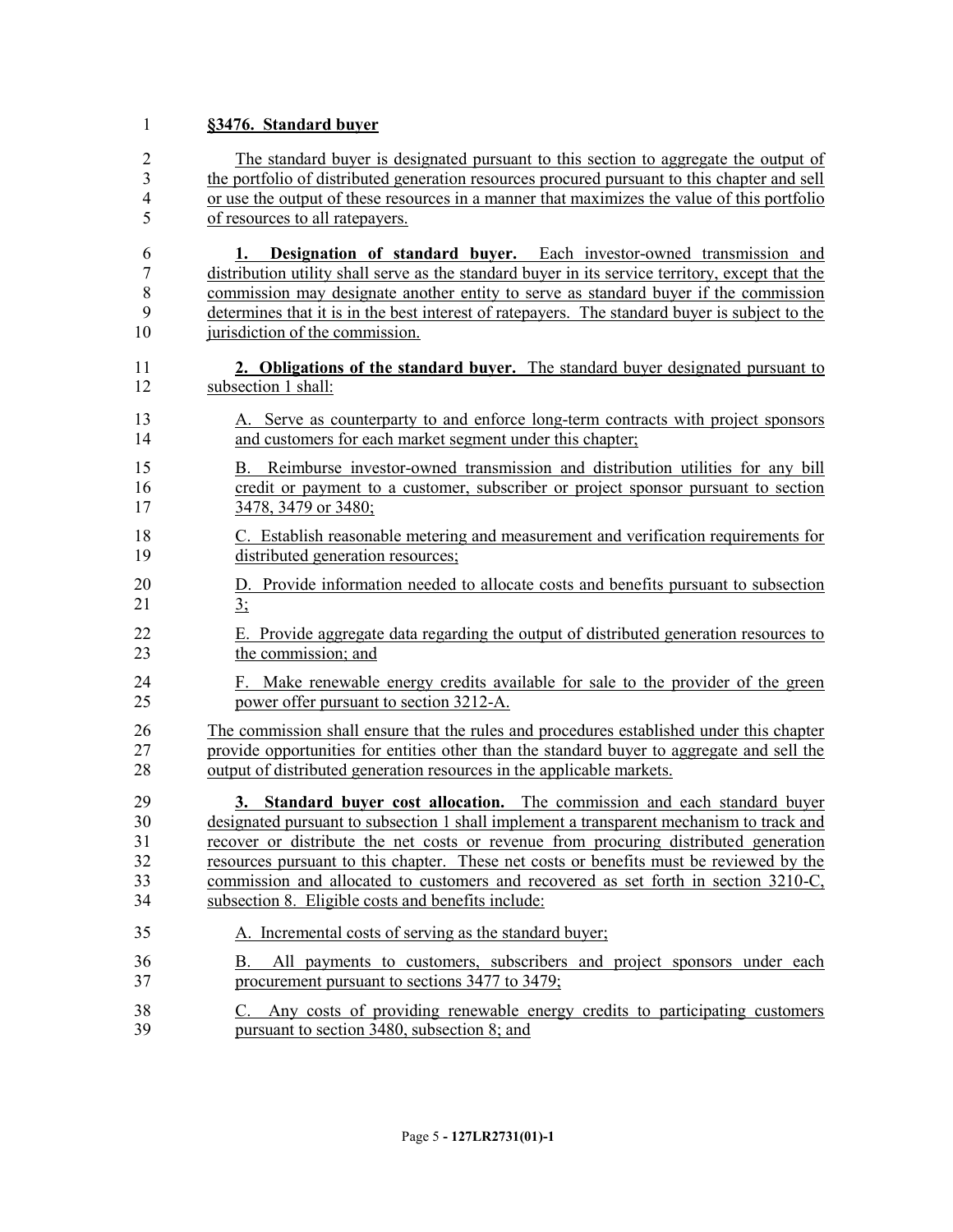- D. All revenue from sale of the output of distributed generation resources procured pursuant to this chapter.
- **4. Rules.** The commission shall adopt rules to implement this section by January 1, 2017. Rules adopted under this subsection are routine technical rules as defined in Title 5, chapter 375, subchapter 2-A.

### **§3477. Grid-scale solar procurement**

 **1. Procurement.** The commission shall conduct a competitive solicitation at least once per year for long-term contracts for the output of grid-scale solar distributed generation resources with a nameplate capacity of up to 5 megawatts. In each calendar year, the commission shall seek to procure approximately 20% of the capacity needed to meet the procurement target in section 3475, subsection 1, except that the commission may modify this annual allocation if it concludes that doing so would be in the best interests of all ratepayers. Prior to a solicitation, the commission shall develop, in consultation with the standard buyer, a standard contract that commits all parties to commercially reasonable behavior and includes provisions to ensure that projects proceed 16 to commercial operation on a reasonable timeline.

 **2. Bidder eligibility.** The commission may establish minimum requirements for bidders in a solicitation under subsection 1, including but not limited to site control, development experience, completion of an interconnection application and system details for potential bidders. The commission may require bidders to pay an application fee to defray administrative costs.

 **3. Ensuring competition.** Prior to each solicitation under subsection 1, the commission shall establish standards to ensure that the solicitation has a sufficient number of unique bidders and quantity of offered capacity to be determined competitive. If the commission concludes based on these standards that a solicitation is not competitive, no bidders may be selected and the capacity available in that solicitation must be deferred to a subsequent solicitation. The commission may adjust the maximum project size eligible for a solicitation to ensure that there is more than one bid selected.

 **4. Bid selection.** Following review of bids, if the commission determines that the solicitation under subsection 1 is competitive, the commission shall select one or more winning bidders and direct the standard buyer to negotiate and enter into a contract with the winning bidder or bidders for a term of 20 years at a specified contract rate. The commission shall select bids that maximize benefits or minimize costs to all ratepayers.

 **5. Rules.** The commission shall adopt rules to implement this section by January 1, 2017. Rules adopted under this subsection are routine technical rules as defined in Title 5, chapter 375, subchapter 2-A.

#### **§3478. Large-scale community solar procurement**

 **1. Procurement.** The commission shall conduct competitive solicitations for long- term contracts for the output of large-scale community solar distributed generation resources. Solicitations may be conducted twice per year, or less frequently at the discretion of the commission, but no less than once per year. In each calendar year, the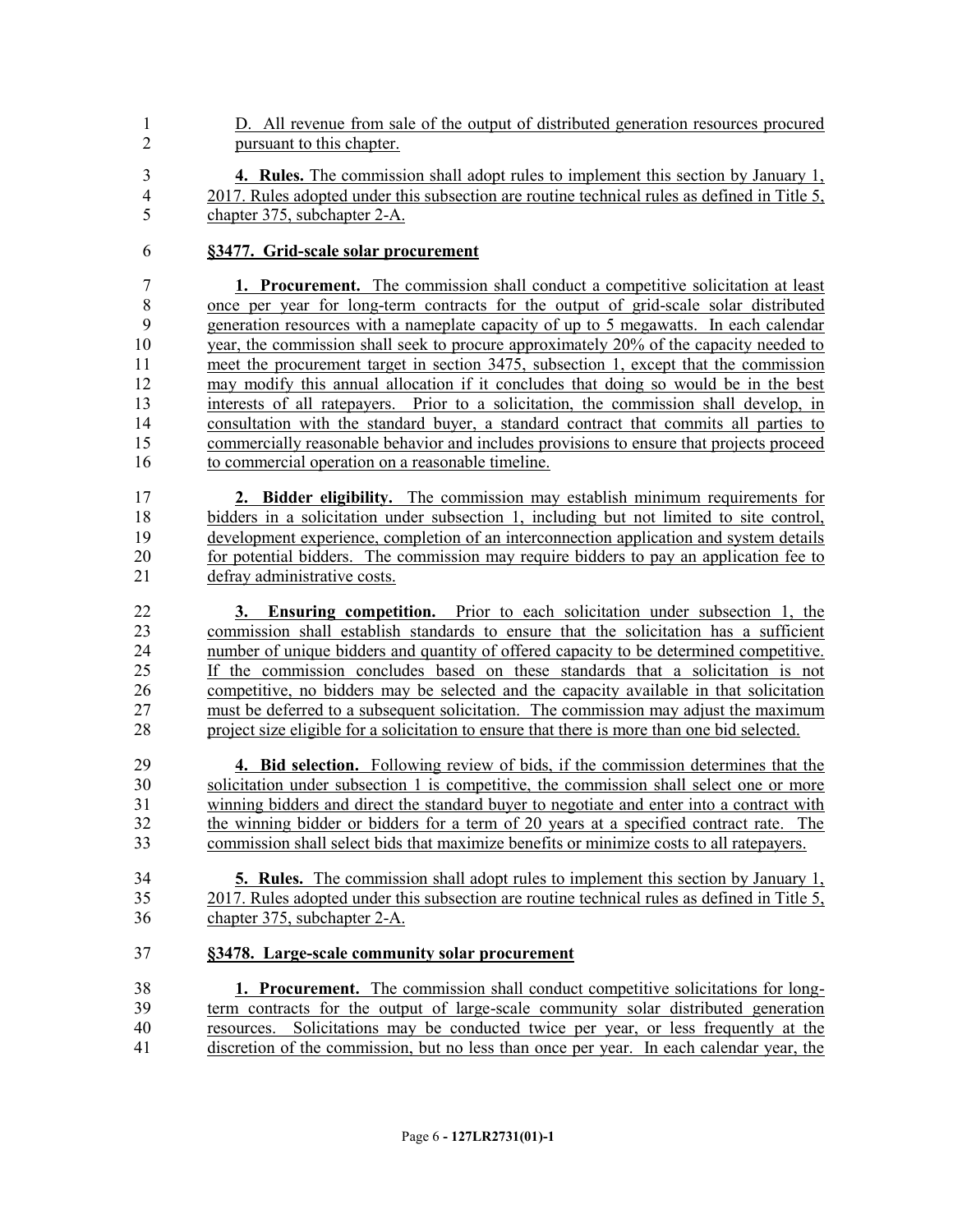1 commission shall seek to procure approximately 20% of the capacity needed to meet the procurement target in section 3475, subsection 2; except that the commission may modify this annual allocation if it concludes that doing so would be in the best interests of all ratepayers. Prior to a solicitation, the commission shall develop, in consultation with the standard buyer, a standard contract that commits all parties to commercially reasonable behavior and includes provisions to ensure that projects proceed to commercial operation on a reasonable timeline.

 **2. Bidder eligibility.** The commission may establish minimum requirements for bidders in a solicitation under subsection 1, including but not limited to site control, development experience, completion of an interconnection application and provision of system details. The commission may require bidders to pay an application fee to defray administrative costs.

 **3. Ensuring competition.** Prior to each solicitation under subsection 1, the commission shall establish standards to ensure that the solicitation has a sufficient number of unique bidders and quantity of offered capacity to be determined competitive. If the commission concludes based on these standards that a solicitation is not 17 competitive, no bidders may be selected and the capacity available in that solicitation must be deferred to a subsequent solicitation. The commission may adjust the maximum project size eligible for a solicitation to ensure that there is more than one bid selected.

 **4. Bid selection.** Following review of bids in a solicitation under subsection 1, if the commission determines that the solicitation is competitive, the commission shall select one or more winning bidders and direct the standard buyer to negotiate and enter into a contract with the winning bidder or bidders for a term of 20 years at a specified contract 24 rate. The commission shall select bids that maximize benefits or minimize costs to all ratepayers.

 **5. Payment and minimum subscription.** The project sponsor and subscribers must receive the contract rate for the output of the large-scale community solar distributed generation resource, except that after one year of commercial operation any unsubscribed share of the project must be paid at the wholesale electricity rate. If less than 50% of a resource's subscriptions are 25 kilowatts or less, any amount less than 50% from 31 subscriptions of this size are deemed unsubscribed. The project sponsor shall compensate<br>32 the standard buver in an amount equal to the difference between the contract rate and the the standard buyer in an amount equal to the difference between the contract rate and the wholesale electricity rate for the output of any share deemed unsubscribed under this subsection.

 **6. Determination of subscriber bill credit.** The bill credit to be allocated to each subscriber to a particular large-scale community solar distributed generation resource must be based on each subscriber's percentage interest of the total production of the large- scale community solar distributed generation resource for the previous month. Each billing month, the value of the credits allocated to each subscriber must be calculated by multiplying the number of kilowatt-hours equal to each subscriber's share by the resource's credit rate. The project sponsor shall provide to the transmission and distribution utility, on a monthly basis and within reasonable periods set by that utility, the information required to calculate the bill credit to be provided to each subscriber.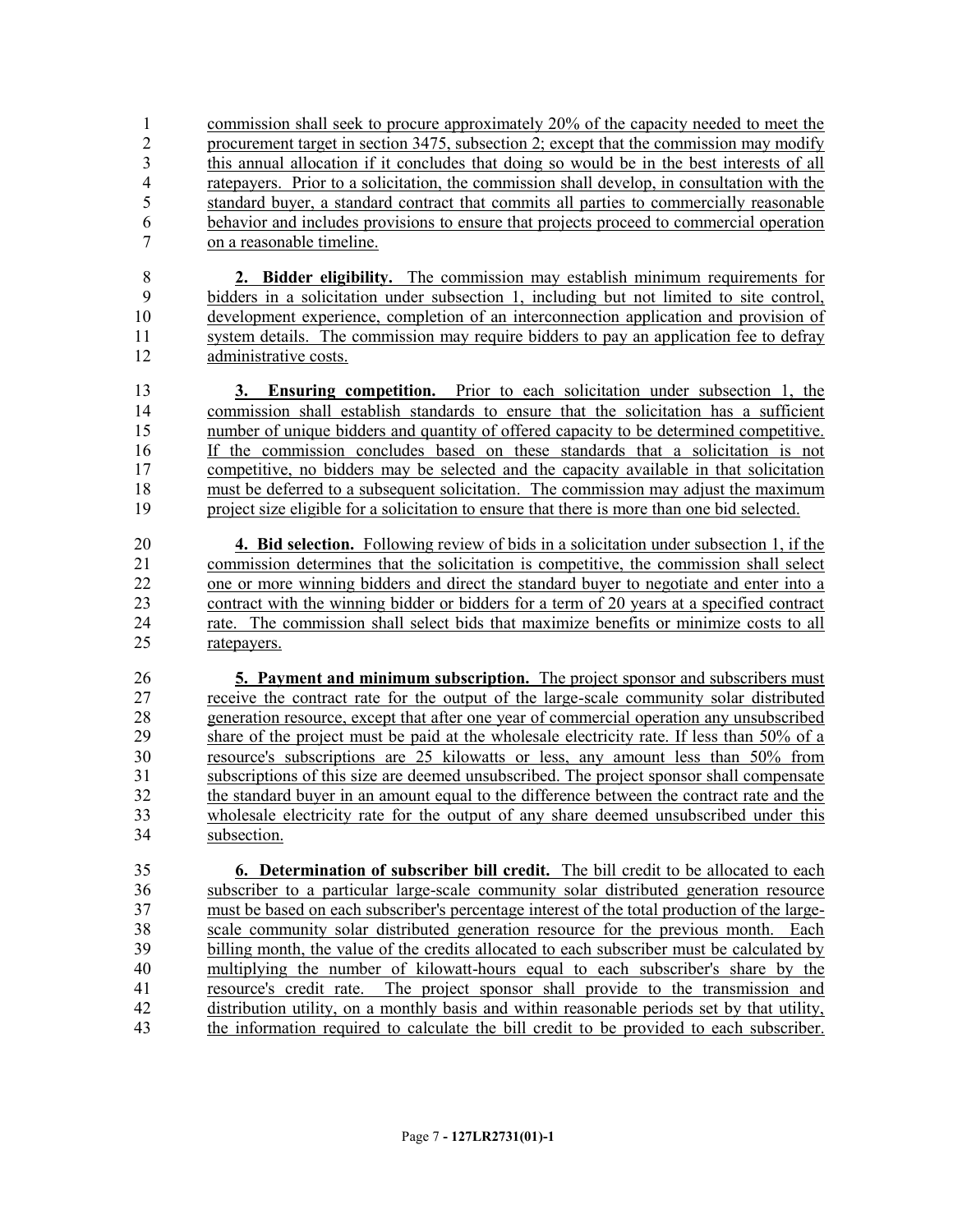| $\mathbf{1}$               | Payments to subscribers must be credited against the subscriber's monthly electricity bill                                                                                                                                                                                                                                                                                                                                                      |
|----------------------------|-------------------------------------------------------------------------------------------------------------------------------------------------------------------------------------------------------------------------------------------------------------------------------------------------------------------------------------------------------------------------------------------------------------------------------------------------|
| $\overline{2}$             | in accordance with section 3481.                                                                                                                                                                                                                                                                                                                                                                                                                |
| 3                          | The monthly output available for allocation as subscribed or unsubscribed energy must be                                                                                                                                                                                                                                                                                                                                                        |
| $\overline{4}$             | determined by a revenue-grade meter installed and paid for by the project sponsor.                                                                                                                                                                                                                                                                                                                                                              |
| 5                          | 7. Exemption. A project sponsor or subscriber is not considered a public utility or                                                                                                                                                                                                                                                                                                                                                             |
| 6                          | competitive electricity supplier solely as a result of the project sponsor's or subscriber's                                                                                                                                                                                                                                                                                                                                                    |
| 7                          | interest or participation in a large-scale community solar distributed generation resource.                                                                                                                                                                                                                                                                                                                                                     |
| 8                          | <b>8. Renewable energy credits.</b> The commission shall develop a standard disclosure                                                                                                                                                                                                                                                                                                                                                          |
| 9                          | to be provided by the project sponsor to all participating subscribers prior to their entering                                                                                                                                                                                                                                                                                                                                                  |
| 10                         | into a contract under this section that describes the effect of selling the renewable                                                                                                                                                                                                                                                                                                                                                           |
| 11                         | attributes of exported electricity to the standard buyer and explains how a subscriber may                                                                                                                                                                                                                                                                                                                                                      |
| 12                         | participate in the voluntary renewable energy credit market.                                                                                                                                                                                                                                                                                                                                                                                    |
| 13                         | The commission shall establish a mechanism to allow a residential or small business                                                                                                                                                                                                                                                                                                                                                             |
| 14                         | customer who has entered into a long-term contract under this section to purchase                                                                                                                                                                                                                                                                                                                                                               |
| 15                         | renewable energy credits equivalent to those the customer has sold to the standard solar                                                                                                                                                                                                                                                                                                                                                        |
| 16                         | buyer at a price equal to 80% of market value.                                                                                                                                                                                                                                                                                                                                                                                                  |
| 17<br>18<br>19<br>20<br>21 | Consumer protection. The commission shall establish by rule consumer<br>9.<br>protection standards to protect subscribers from fraud and other unfair and deceptive<br><u>business practices. The commission may impose administrative penalties upon a project</u><br>sponsor in accordance with chapter 15 and may order restitution for any party injured by<br>a violation for which a penalty may be assessed pursuant to this subsection. |
| 22                         | The commission through its own counsel or through the Attorney General may apply to                                                                                                                                                                                                                                                                                                                                                             |
| 23                         | the Superior Court of any county of the State to enforce any lawful order made or action                                                                                                                                                                                                                                                                                                                                                        |
| 24                         | taken by the commission pursuant to this subsection. The court may issue such orders,                                                                                                                                                                                                                                                                                                                                                           |
| 25                         | preliminary or final, as it considers proper under the facts established before it.                                                                                                                                                                                                                                                                                                                                                             |
| 26                         | 10. Disclosures. A project sponsor selling or reselling a subscription in a large-scale                                                                                                                                                                                                                                                                                                                                                         |
| 27                         | community solar distributed generation resource shall provide a disclosure to potential                                                                                                                                                                                                                                                                                                                                                         |
| 28                         | subscribers that includes the following prior to the sale or resale of that subscription:                                                                                                                                                                                                                                                                                                                                                       |
| 29                         | A. A good faith estimate of the annual kilowatt-hours to be delivered by the large-                                                                                                                                                                                                                                                                                                                                                             |
| 30                         | scale community solar distributed generation resource based on the size of the                                                                                                                                                                                                                                                                                                                                                                  |
| 31                         | subscriber's interest;                                                                                                                                                                                                                                                                                                                                                                                                                          |
| 32                         | B. A plain language explanation of the terms under which the bill credits under                                                                                                                                                                                                                                                                                                                                                                 |
| 33                         | section 3481 will be calculated;                                                                                                                                                                                                                                                                                                                                                                                                                |
| 34                         | C. A plain language explanation of the contract provisions regulating the disposition                                                                                                                                                                                                                                                                                                                                                           |
| 35                         | or transfer of the subscription; and                                                                                                                                                                                                                                                                                                                                                                                                            |
| 36                         | D. A plain language explanation of the costs and benefits to the potential subscriber,                                                                                                                                                                                                                                                                                                                                                          |
| 37                         | based on the subscriber's current usage and applicable tariff, for the term of the                                                                                                                                                                                                                                                                                                                                                              |
| 38                         | proposed contract.                                                                                                                                                                                                                                                                                                                                                                                                                              |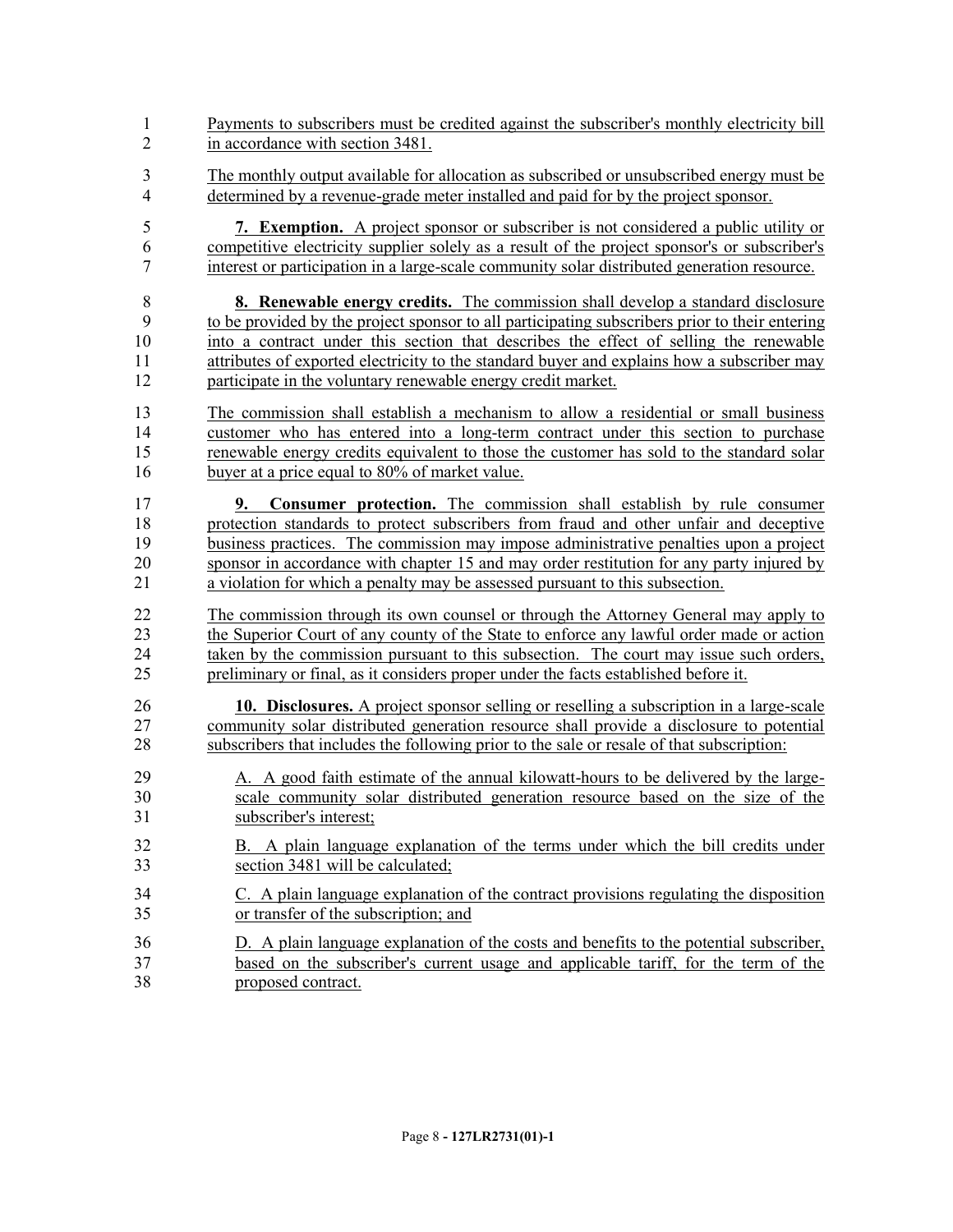| 1              | The commission may establish a standard disclosure to be provided to potential                                                                                             |
|----------------|----------------------------------------------------------------------------------------------------------------------------------------------------------------------------|
| $\overline{2}$ | subscribers by a project sponsor to disclose this information or such other information as                                                                                 |
| 3              | the commission may determine necessary to protect the interests of potential subscribers.                                                                                  |
| $\overline{4}$ | 11. Transfer of subscriptions. A subscriber may transfer or assign a subscription to                                                                                       |
| 5              | the associated project sponsor or to any person or entity who qualifies to be a subscriber                                                                                 |
| 6              | in the large-scale community solar distributed generation resource. A project sponsor                                                                                      |
| $\overline{7}$ | must provide a process for assignment or transfer of a subscription. A project sponsor                                                                                     |
| $\,8\,$        | may not impose fees on a subscriber who moves to a different location within the same                                                                                      |
| 9              | utility service territory.                                                                                                                                                 |
| 10             | 12. Utility participation in community solar. A transmission and distribution                                                                                              |
| 11             | utility may collaborate with a project sponsor in a nondiscriminatory manner to increase                                                                                   |
| 12             | customer participation in large-scale community solar distributed generation resource                                                                                      |
| 13             | projects. Collaboration with a project sponsor may include, but is not limited to:                                                                                         |
| 14             | A. Customer education;                                                                                                                                                     |
| 15             | B. Lease of utility-owned land on a competitive basis;                                                                                                                     |
| 16             | C. Project joint advertising;                                                                                                                                              |
| 17             | D. Assistance with customer outreach and acquisition; and                                                                                                                  |
| 18             | E. Program administration.                                                                                                                                                 |
| 19             | A transmission and distribution utility may propose fees for services provided or may file                                                                                 |
| 20             | annually to recover any reasonable costs of collaboration to advance large-scale                                                                                           |
| 21             | community solar distributed generation resource projects under this section.                                                                                               |
| 22             | Collaboration with a project sponsor under this subsection does not create an affiliated                                                                                   |
| 23             | interest or a financial interest in generation or generation-related assets.                                                                                               |
| 24             | <b>13. Rules.</b> The commission shall adopt rules to implement this section by January 1,                                                                                 |
| 25             | 2017. Rules adopted under this subsection are routine technical rules as defined in Title 5,                                                                               |
| 26             | chapter 375, subchapter 2-A.                                                                                                                                               |
| 27             | §3479. Commercial and industrial solar procurement                                                                                                                         |
| 28             |                                                                                                                                                                            |
| 29             | <b>1. Procurement.</b> The commission shall conduct a competitive solicitation as<br>frequently as the commission determines reasonable but no less than once per year for |
| 30             | <u>long-term contracts for the output of solar distributed generation resources of up to 2</u>                                                                             |
| 31             | megawatts associated with a single commercial or industrial customer account. In each                                                                                      |
| 32             | calendar year, the commission shall seek to procure approximately 20% of the capacity                                                                                      |
| 33             | needed to meet the procurement target in section 3475, subsection 3; except that the                                                                                       |
| 34             | commission may modify this annual allocation if it concludes that doing so would be in                                                                                     |
| 35             | the best interests of all ratepayers. Prior to a solicitation, the commission shall develop,                                                                               |
| 36             | in consultation with the standard buyer, a standard contract that commits all parties to                                                                                   |
| 37             | commercially reasonable behavior and includes provisions to ensure that projects proceed                                                                                   |
| 38             | to commercial operation on a reasonable timeline.                                                                                                                          |
| 39             | 2. Bidder eligibility. The commission may establish minimum requirements for                                                                                               |
| 40             | bidders in a solicitation under subsection 1, including but not limited to site control,                                                                                   |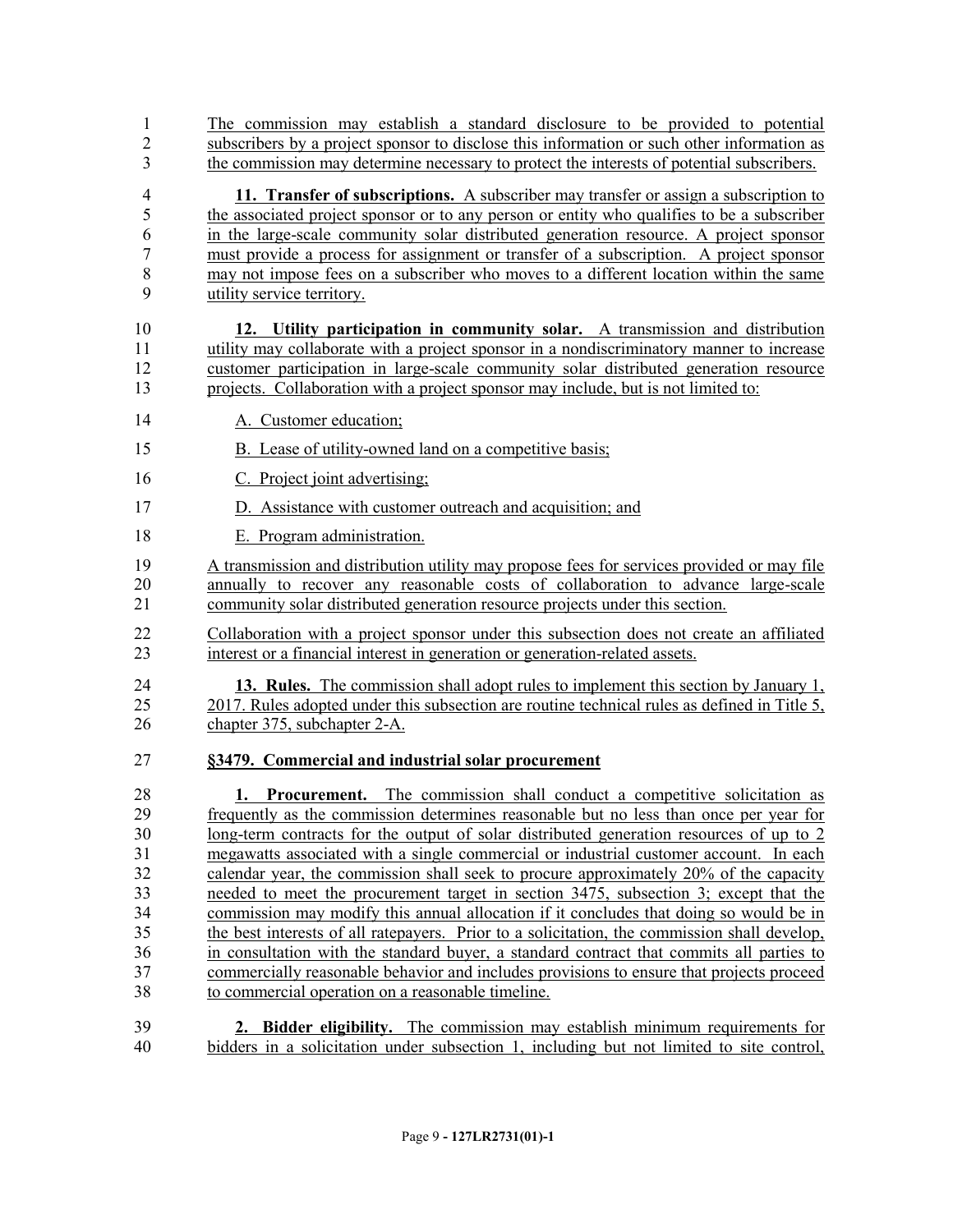development experience, completion of an interconnection application and system details for potential bidders. The commission may require bidders to pay an application fee to defray administrative costs.

 **3. Ensuring competition.** Prior to each solicitation under subsection 1, the commission shall establish standards to ensure that the solicitation has a sufficient number of unique bidders and quantity of offered capacity to be determined competitive. If the commission concludes based on these standards that a solicitation is not competitive, no bidders may be selected and the capacity available in that solicitation must be deferred to a subsequent solicitation. The commission may adjust the maximum project size eligible for a solicitation to ensure that there is more than one bid selected.

 **4. Bid selection.** Following review of bids, if the commission determines that the solicitation is competitive, the commission shall select one or more winning bidders and direct the standard buyer to negotiate and enter into a contract with the winning bidder or bidders for a term of 20 years at a specified contract rate to be paid as a bill credit to the commercial and industrial customer. The commission shall select bids that maximize benefits or minimize costs to all customers.

 **5. Determination of bill credit.** The bill credit to be allocated to a commercial and industrial customer must be based on the total kilowatt-hours of energy production of the solar distributed generation resource for the previous month. Each billing month, the value of the credits must be calculated by multiplying the number of kilowatt-hours by the contract rate. Payments to customers must be credited against the customer's monthly electricity bill in accordance with section 3481.

 The monthly production must be determined by a revenue-grade meter installed and paid for by the participating commercial and industrial customer.

 **6. Exemption.** A customer is not considered a public utility or competitive electricity supplier solely as a result of entering into a contract with the standard buyer under this section.

 **7. Rules.** The commission shall adopt rules to implement this section by January 1, 2017. Rules adopted under this subsection are routine technical rules as defined in Title 5, chapter 375, subchapter 2-A.

**§3480. Residential and small business procurement**

 **1. Long-term contracts.** The standard buyer shall enter into a long-term contract with a residential or small business customer for the output of a distributed generation resource of 250 kilowatts or less. The rate paid for the output must be set by the commission in accordance with subsection 2. Payments to customers under a contract under this section must be credited against the customer's monthly electricity bill in accordance with section 3481.

 **2. Rates.** The commission shall establish the rates to be paid for the output of distributed generation resources under a contract between a residential or small business customer and the standard buyer under subsection 1.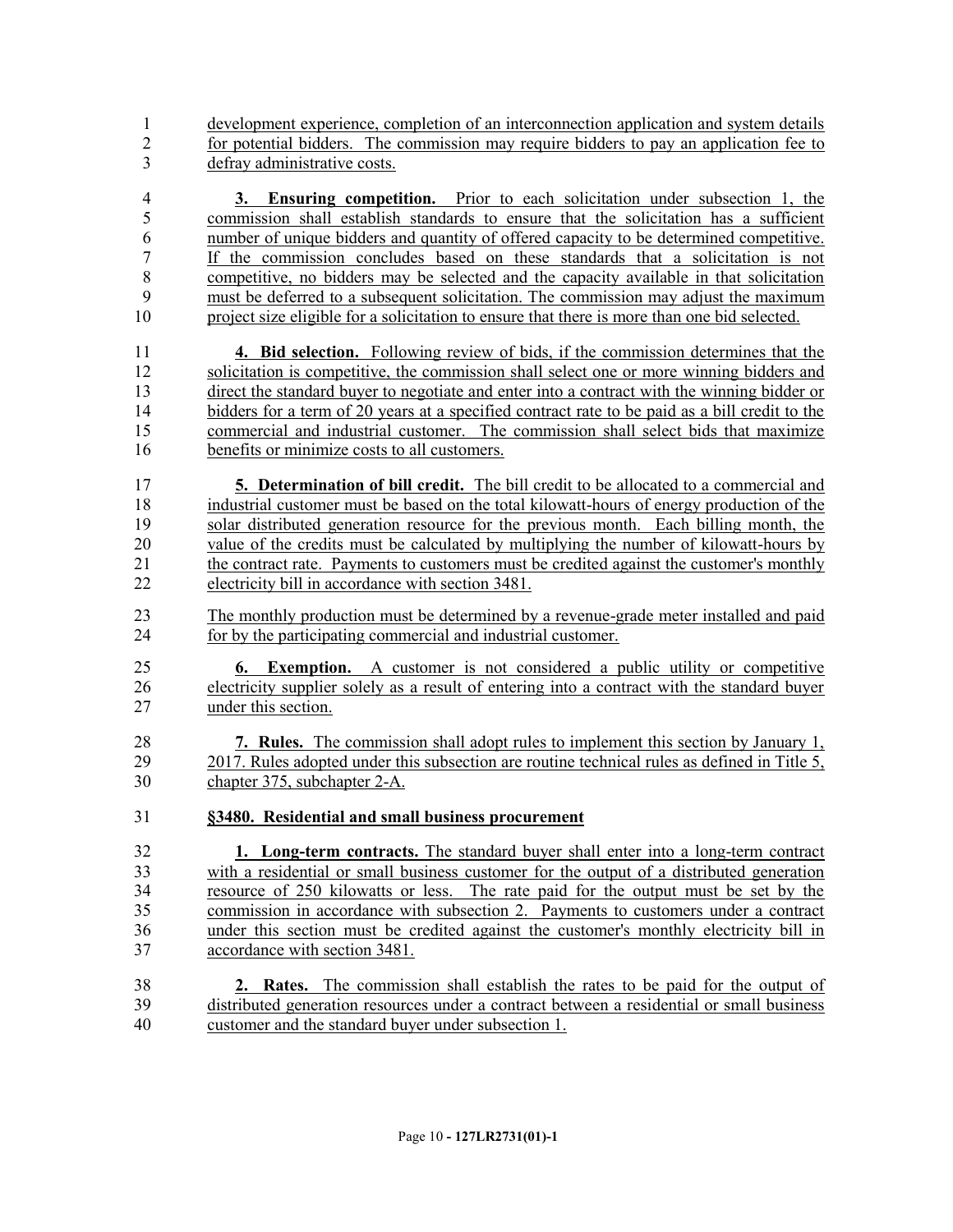The initial rate paid to new installations must decline as the total level of new residential and small business capacity relative to the targets in section 3475, subsection 4 increases. Rates must be sufficient to ensure that the total capacity of installations meets the residential and small business procurement targets set forth in section 3475, subsection 4. In determining whether rates are sufficient, the commission shall consider independent analysis of installation costs and development projections in establishing the rates, including but not limited to those from the United States Department of Energy, Office of Energy Efficiency and Renewable Energy, National Renewable Energy Laboratory. Rates must be set at levels intended to ensure that total annual contract payments for new

 solar distributed generation resources procured under this section are not expected to exceed \$10,500,000 per year in 2022, if the procurement targets in section 3475, 12 subsection 4 are met, assuming an export rate of 50% and that the adjustment mechanism in subsection 3 is not triggered. Rates set under this subsection may be constant or increase over the term of the contract.

 The commission may establish separate rates for specific types of distributed generation resources or additional incentives or a per kilowatt-hour increase in contract price for resources with attributes that maximize benefits or lower costs to all customers.

 **3. Rate adjustment mechanism.** The commission shall establish an adjustment mechanism to automatically increase rates for new customers by a specified amount if the 20 total solar distributed generation resource capacity installed by residential and small<br>21 business customers under this section is less than 85% of the applicable target established business customers under this section is less than 85% of the applicable target established in section 3475, subsection 4. The evaluation to determine whether this adjustment is triggered must occur at 6-month intervals.

 **4. Self-consumption.** Notwithstanding section 1, a residential or small business customer may offset that customer's own consumption using that customer's distributed generation resource on an hourly basis. The commission may specify a longer period for measuring self-consumption if it determines that a transmission and distribution utility cannot track consumption on an hourly basis using a standard residential meter.

 **5. Small-scale community distributed generation resources.** Residential and small business customers may jointly participate in a single distributed generation 31 resource and receive payments under subsection 1 in proportion to each contracted share<br>32 of the resource. The commission shall ensure that distributed generation resources with of the resource. The commission shall ensure that distributed generation resources with shared ownership at the same location are separate facilities. A customer or owner is not considered a public utility or competitive electricity supplier solely as a result of interest or participation in a single shared distributed generation resource under this subsection.

 **6. Continuation of net energy billing.** The commission's net energy billing rules existing on the effective date of this subsection remain in effect, without modification, for all customers until new rules pursuant to subsection 10 take effect. On the effective date of the rules established pursuant to subsection 10, net energy billing pursuant to section 3209-A is not available to new customers, unless reinstated pursuant to the program review described in subsection 11.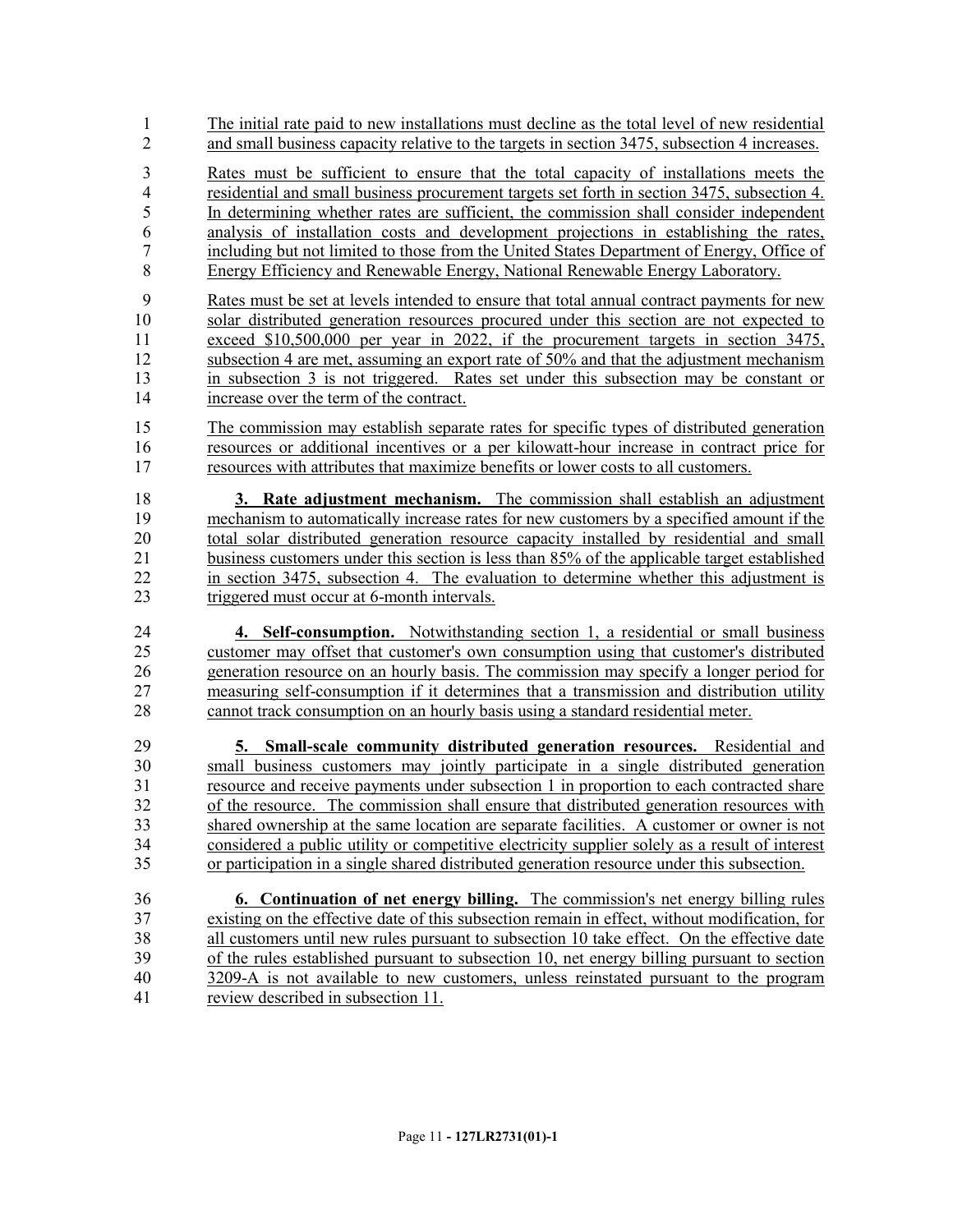**7. Existing net energy billing customers.** A customer who has elected net energy billing pursuant to section 3209-A prior to the effective date of rules established pursuant to subsection 10 continues to be eligible for compensation in the form of a kilowatt-hour credit on the customer's monthly electricity bill for generation in excess of that customer's consumption for that month, which may be carried forward and applied to the customer's subsequent monthly electricity bills over 12 months, or the financial equivalent of that credit, for 12 years from the effective date of rules established pursuant to subsection 10. The commission shall establish a process to permit customers under this subsection to enter into contracts and receive payments under subsections 1 and 2. A customer who has elected net energy billing between January 1, 2016 and the effective date of the rules established pursuant to subsection 10 may choose to enter into a contract at the initial rate established by the commission under subsection 2 prior to any decline in rate, as long as that customer makes that choice within one year of the effective date of the rules. The capacity of a net energy billing customer who has installed a solar distributed generation resource and participated in net energy billing under section 3209-A prior to 17 the effective date of rules established pursuant to subsection 10 and elects to enter into a long-term contract under this subsection may not be counted against the procurement target in section 3475, subsection 4 or the cap on total annual contract payments under subsection 2 or trigger any decline in prices. No later than December 31, 2028, the commission shall initiate a proceeding to consider methods to allow an owner of a distributed generation resource to continue to offset that owner's own consumption and receive fair compensation for exported power in a manner 24 that benefits all ratepayers. **8. Renewable energy credits.** A participating residential or small business customer retains all environmental attributes associated with electricity generated by a distributed generation resource that is not exported to the grid and sold to the standard buyer. The commission shall develop a standard disclosure to be provided to all participating customers prior to their entering into a contract under this section that describes the effect of selling the renewable attributes of exported electricity to the standard buyer and explains how a customer may participate in the voluntary renewable energy credit market. The commission shall establish a mechanism to allow a residential or small business customer who has entered into a long-term contract under this section to purchase renewable energy credits equivalent to those the customer has sold to the standard solar buyer at a price equal to 80% of market value. **9. Consumer-owned utility exemption.** This section does not apply to a consumer- owned transmission and distribution utility and its customers. **10. Rules.** The commission shall provisionally adopt rules to implement this section by December 31, 2016. Rules adopted under this subsection are major substantive rules as defined in Title 5, chapter 375, subchapter 2-A. **11. Program review.** By 18 months after the effective date of rules adopted pursuant to subsection 10, or when 21 megawatts of capacity have been installed by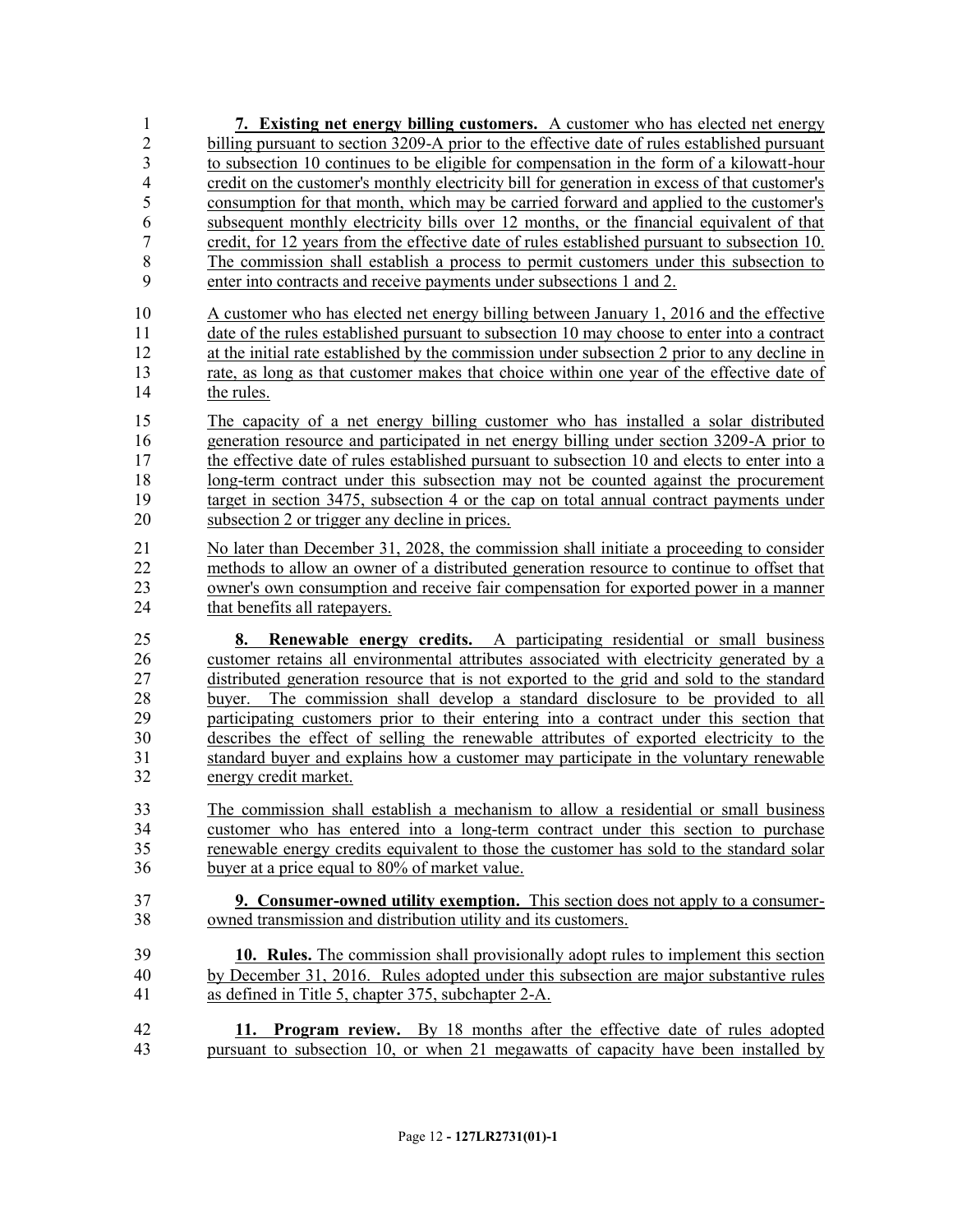- residential and small business customers pursuant to this section, whichever is earlier, the commission shall initiate an expedited proceeding to determine whether: A. The procurement targets in section 3475, subsection 4 are likely to be met through 2022; and B. The total cost to all customers is likely to be less than if the procurement targets in section 3475, subsection 4 were installed under the commission's net energy billing rules. If the commission concludes that both conditions under paragraphs A and B will be met, the rules established pursuant to subsection 10 remain in effect, and net energy billing 10 pursuant to section 3209-A is not available to new customers in the future. If the commission concludes that the condition under paragraph A or B will not be met, the commission shall make findings regarding the reasons the condition will not be met and provide a report summarizing its conclusions to the joint standing committee of the Legislature having jurisdiction over utility matters within 30 days of the start of the Second Regular Session of the 129th Legislature. If the commission determines that the rules adopted under this section can be modified to enable the program to meet procurement targets or reduce costs so that the conditions under paragraphs A and B are likely to be met in the future, it shall make and submit such changes to the Second Regular Session of the 129th Legislature. If the commission determines that these rules 20 cannot be modified to meet these targets or reduce costs, the commission shall review its net energy billing rules or recommend alternative mechanisms to support distributed net energy billing rules or recommend alternative mechanisms to support distributed generation in a manner that benefits all ratepayers. If the commission does not propose changes to the rules adopted pursuant to subsection 10 or new rules are not adopted within 60 days of the adjournment of the Second Regular Session of the 129th Legislature, net energy billing pursuant to section 3209-A must be made available to new customers on that date. **§3481. Bill credits** This section applies to any credits assigned to a customer's bill under this chapter. If the value of the credit to be applied to a customer's bill is less than the amount owed by the customer at the end of the applicable billing period, the customer must be billed for the difference between the amount shown on the bill and the value of the
- available credits.

 If the value of the credits to be applied to a customer's bill is greater than the amount owed by the customer at the end of the billing period, the remaining value of the credit must carry over from month to month until a specified date each year. The commission shall establish a minimum of 2 standard credit expiration dates that provide customers the opportunity to use bill credits to the maximum extent practicable in a given 12-month period. Any remaining credits as of that date must be credited to the standard buyer and may not be applied against any future customer bill.

 **Sec. 7. Siting of solar distributed generation resources.** By January 1, 2019, the Public Utilities Commission shall report to the joint standing committees of the Legislature having jurisdiction over utility matters and natural resources matters the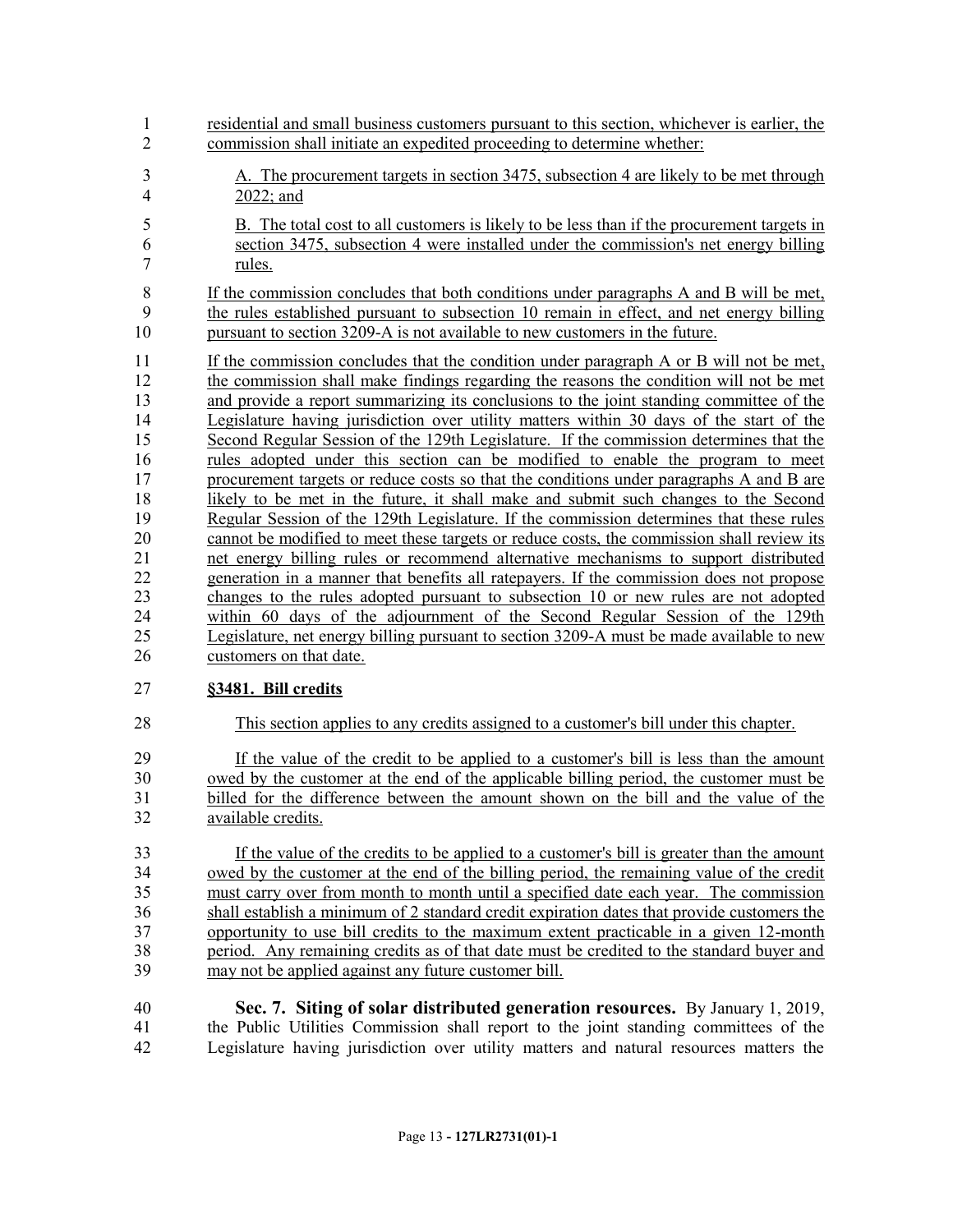number of new solar distributed generation resources procured pursuant to the Maine Revised Statutes, Title 35-A, sections 3477 to 3479 that have been built on pre-existing impervious surfaces or brownfields where future development is affected by the presence or potential presence of a hazardous substance. The report must include measures to encourage siting of distributed generation resources at such locations identified by the commission in cooperation with the Department of Environmental Protection.

#### **SUMMARY**

 This bill is reported out by the Joint Standing Committee on Energy, Utilities and Technology pursuant to Resolve 2015, chapter 37, section 2. The resolve directed the Public Utilities Commission to convene a stakeholder group to develop an alternative to net energy billing. This bill reflects the consensus developed in that process and subsequent negotiations between stakeholders and establishes a comprehensive framework to support distributed generation in Maine.

 The committee has not taken a position on the substance of this bill, and by reporting this bill out, the committee is not suggesting and does not intend to suggest that it agrees or disagrees with any aspect of this bill. The committee is reporting the bill out for the sole purpose of turning the commission's proposal into a printed bill that can be referred to the committee for an appropriate public hearing and subsequent processing in the normal course. The committee is taking this action to ensure clarity and transparency in the legislative review of the proposal.

 The bill directs the Public Utilities Commission to enter into long-term contracts with a duration of 20 years for the procurement of 248 megawatts of solar energy over a 5-year period beginning in 2017. The bill specifies that 24% or 60 megawatts are to be allotted to grid-scale solar distributed generation resources; 19% or 45 megawatts to large-scale community solar distributed generation resources; 10% or 25 megawatts to commercial and industrial distributed generation resources; and 47% or 118 megawatts to residential and small business distributed generation resources.

 The bill creates a standard buyer, which the bill specifies is the investor-owned transmission and distribution utility in its service territory. The bill allows the commission to designate another entity as the standard buyer if it determines it is in the best interest of ratepayers to do so. The purpose of the standard buyer is to purchase the output of each category of distributed generation resource, aggregate the portfolio of distributed generation resources procured and sell it into the relevant New England markets.

 The bill directs the commission to conduct competitive solicitations for 20% of the 5- year target procurement for long-term contracts for the output of grid-scale, large-scale community, and commercial and industrial solar distributed generation. The frequency of solicitation varies with the particular category of distributed generation resource. The bill directs the commission and standard buyer to develop a contract prior to a solicitation that will ensure that projects proceed to commercial operation on a reasonable timeline and commits all parties to commercially reasonable behavior. The bill gives the commission authority to establish requirements for bidder eligibility and standards to ensure